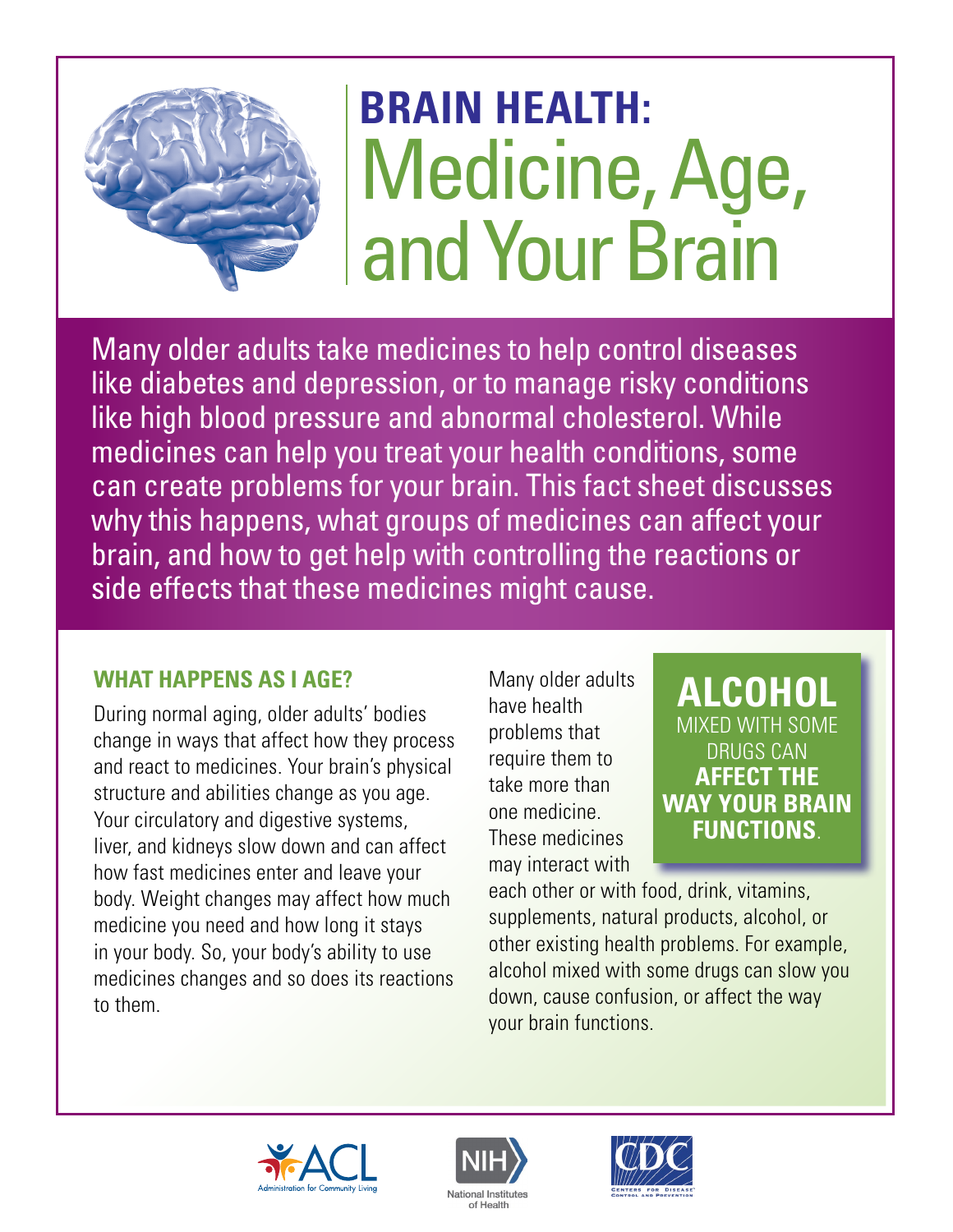## **What do doctors have to say about medicines and my brain?**

In 2015, the American Geriatrics Society, whose members are doctors, nurses, pharmacists, social workers, and other healthcare professionals serving older adults, updated its list of medicines that older adults should avoid or use with caution. For example, one group of medicines blocks one of the chemicals that your brain cells use to communicate with each other. This group of medicines has "anticholinergic effects," and may cause older adults to experience confusion, memory loss, and other cognitive problems. Some people mistake these problems for dementia. Many drugs have anticholinergic effects. Learn more at [http://](http://www.healthinaging.org/medications-older-adults) [www.healthinaging.org/](http://www.healthinaging.org/medications-older-adults) [medications-older-adults.](http://www.healthinaging.org/medications-older-adults)

You should get advice from a health care professional about your medicines, as there may be alternatives to ones that are causing problems. It is especially important to consult with your doctor before you make any changes to your medications.

## **WHAT TYPES OF MEDICINES MIGHT AFFECT MY BRAIN FUNCTION?**

A National Academy of Medicine report describes some groups of medicines that may interfere with brain function in older adults, including cognition. Cognition means your ability to think, understand, learn, plan, and remember. These groups include some medicines that treat allergies, anxiety, colds and flu, depression, sleeping problems, and psychosis. Some of these medicines are sold over-thecounter. This means you can pick them up off the shelf without a doctor's order (or prescription). Find a summary of the Institute of Medicine report for consumers at [http://](http://iom.nationalacademies.org/~/media/Files/Report%20Files/2015/Cognitive_aging/Action%20Guide%20for%20Individuals%20and%20Families_V3.pdf) [iom.nationalacademies.org/~/media/Files/Report%20](http://iom.nationalacademies.org/~/media/Files/Report%20Files/2015/Cognitive_aging/Action%20Guide%20for%20Individuals%20and%20Families_V3.pdf) [Files/2015/Cognitive\\_aging/Action%20Guide%20for%20](http://iom.nationalacademies.org/~/media/Files/Report%20Files/2015/Cognitive_aging/Action%20Guide%20for%20Individuals%20and%20Families_V3.pdf) [Individuals%20and%20Families\\_V3.pdf.](http://iom.nationalacademies.org/~/media/Files/Report%20Files/2015/Cognitive_aging/Action%20Guide%20for%20Individuals%20and%20Families_V3.pdf)